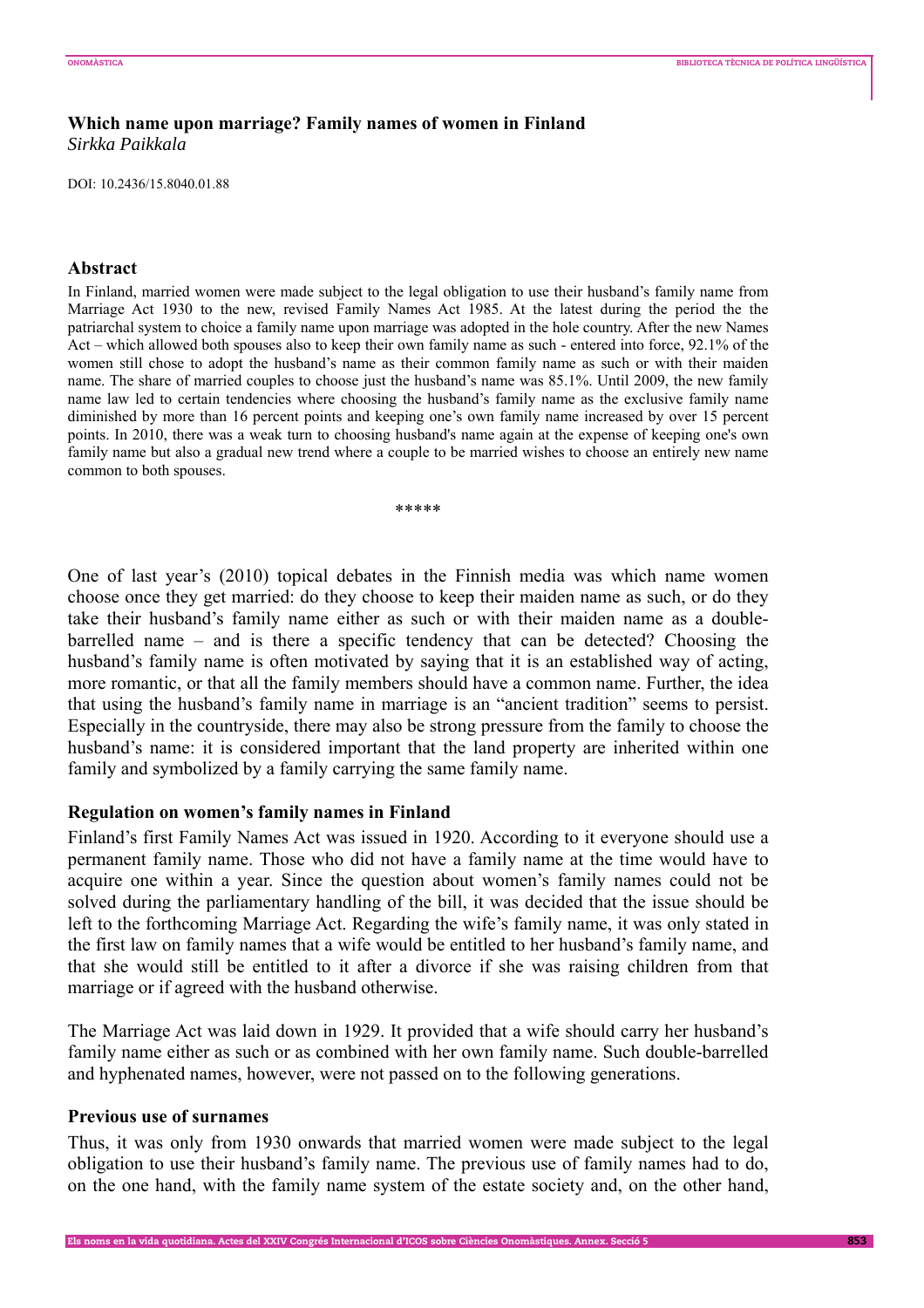with the degree of independency a woman had as a spouse and widow. Among the nobility, women's maiden names were considered important even in marriage as markers of their own families and the consequent rights of inheritance, as well as supporters of the husbands' position. (Mäkelä-Alitalo 1999; Paikkala 2004: 559) The trend towards adopting the husband's family name as the surname of both spouses started in the Finnish upper estates in the 18th century – i.e. among the nobility, the clergy, and the bourgeoisie – apparently following a European model (Blomqvist 1993: 208; Paikkala 1989: 14 and 1997: 117; Valtavuo-Pfeifer 1996: 34). Among the peasantry, there were very few instances of the use of the husband's family name prior to the middle of the 19th century; and in those cases, the husband's family name was nearest used by widows once they remarried.

In practice, it was the hierarchy and ownership relations prevalent in society that led wives to adopt their husband's name. The 1713 rank order defined the hierarchical positions between the officers and public offices. Following these principles, the common law on marriage of 1734 provided that women should follow their husband's estate and class. Although the legislation only referred to "house and estate", instead of mentioning the wife's family name, this pair of concepts was soon considered to include even the family name (Mäkelä-Alitalo 1999). For example, as early as in the 1747 rank order of the postil of Johan Wegelius, vicar of Oulu, it was mentioned that wives should be called by their husband's surnames.

Among Finnish peasantry, however, a woman's family name was determined according to whether she was part of the eastern Finnish peasantry or whether she came from the western Finnish regions, where patronyms and house names were used instead of family names. In Eastern Finland, daughters inherited their family names from their father and retained them even after they got married; this tradition continued up to the early years of the 20th century in certain areas. – In contrast, in Western Finland, men and women who did not belong to any estate (e.g. hired workers) or who belonged to peasantry, did not use family names at all. It often happened that the house name - surname they were given was the name of the house they were living in or the name of the house in which they had been born. In the case of women whose families used a family name because of a change in their social position (e.g. because of starting school education), the name that was registered for them was that of their father's or brother's – not their husband's.

## **New Names Act 1985**

The obligation to use the husband's family name was abolished in Finland in 1986. One year before, a new Names Act had been passed, entitling the spouses to adopt the name of either spouse either as such or combined with one's own family name – i.e. as a double-barrelled name – or to keep their own family name as such.

| MARRIAGE                                                                                      | CHILD'S FAMILY NAME     |
|-----------------------------------------------------------------------------------------------|-------------------------|
| Ville Virta $\infty$ Liisa Virta                                                              | Emma Virta              |
| Ville Lumo $\infty$ Liisa Lumo                                                                | Emma Lumo               |
| Ville Virta $\infty$ Liisa <b>Lumo-Virta</b>                                                  | Emma Virta              |
| Ville <b>Virta-Lumo</b> $\infty$ Liisa Lumo                                                   | Emma Lumo               |
| Ville Virta $\infty$ Liisa Lumo                                                               | Emma Virta or Emma Lumo |
| (if the parents do not agree on the child's name, the child will be given the <b>mother's</b> |                         |
| family name.)                                                                                 |                         |
| $\Gamma$ igura 1. Equily nome options in marriage since $1096$                                |                         |

**Figure 1**. *Family name options in marriage since 1986.*  Fictitious persons Mr. *Ville Virta* and Ms. *Liisa Lumo* as examples.

The law thus abolished the wife's obligation to adopt her husband's family name, laid down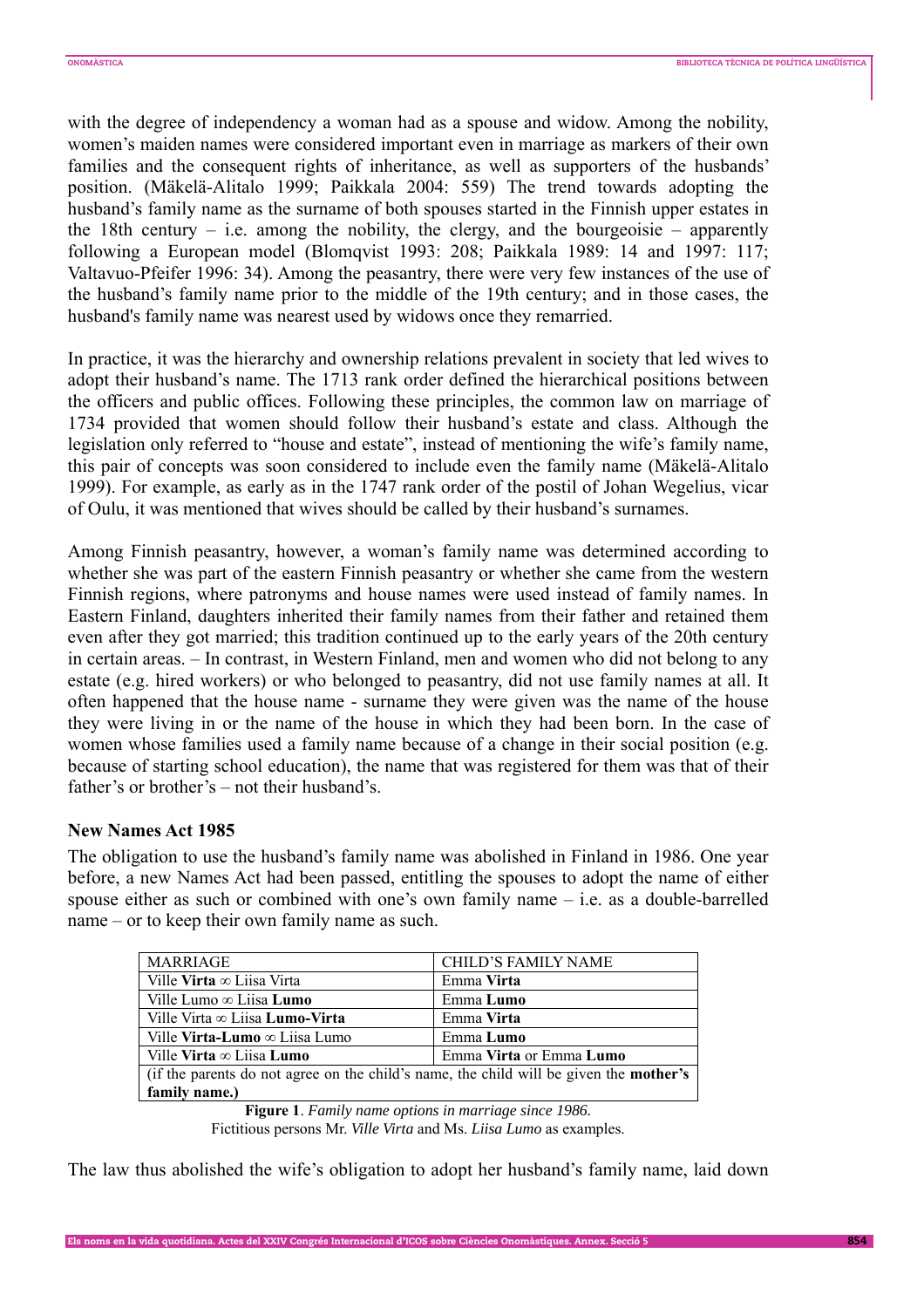by the Marriage Act; in fact, the juridical obligation was only in force for 56 years.

## **Choosing family names in marriage after the new name legislation**

The Finnish population registering system was made uniform in the middle of the 1960s, as the digital population register was created. The digital register enables the compilation of various statistics for different research needs. Thus, the database of the Population Register Centre provides information on, e.g., the choice of family names by married couples every year since 1986, with the exception of three years (1999-2001). I have drafted the following figures on the basis of those statistics.



**Figure 2.** *Choice* of *family name in marriage 1986-2010*

The situation at the end of the year 1986 is crucial, since it reflects clearly the practice coined during the previous patriarchal family name system. After the new Names Act entered into force, 92.1% of the spouses still chose to adopt the husband's name as their common family name. The share of married couples to choose just the husband's name was 85.1%. Doublebarrelled names were chosen by 7.0% of women. In Finland, double barrelled names refer to names consisting of two family names combined by a dash, e.g., *Sibelius-Luhtala*. Such names are not passed on to the children. As for marriages where both spouses decided to keep their own family names, their share went up to 7.5%.

The first clear turning point could be detected in 1990. It was then that women's choosing double-barrelled names reached its peak, covering up to 9.1% of all married women; after that it took a slight downward turn again. At the same time, we can see an opposite curve in keeping one´s own family name.

It seems evident that this change was due to a desire to keep one's own family name; the following year (1991), up to 10.4% of women decided to keep their maiden names. Unfortunately, there are no regional statistics available; however, in general it can be said that keeping one's own family name has been more popular in cities and among more educated women who have made their own careers than it has been with country people. We could presume that a reason for the 1990 change was that during the previous five years that had passed since the law had been enacted, this new freedom of choice had become more widely known, which added to people's courage to make new choices.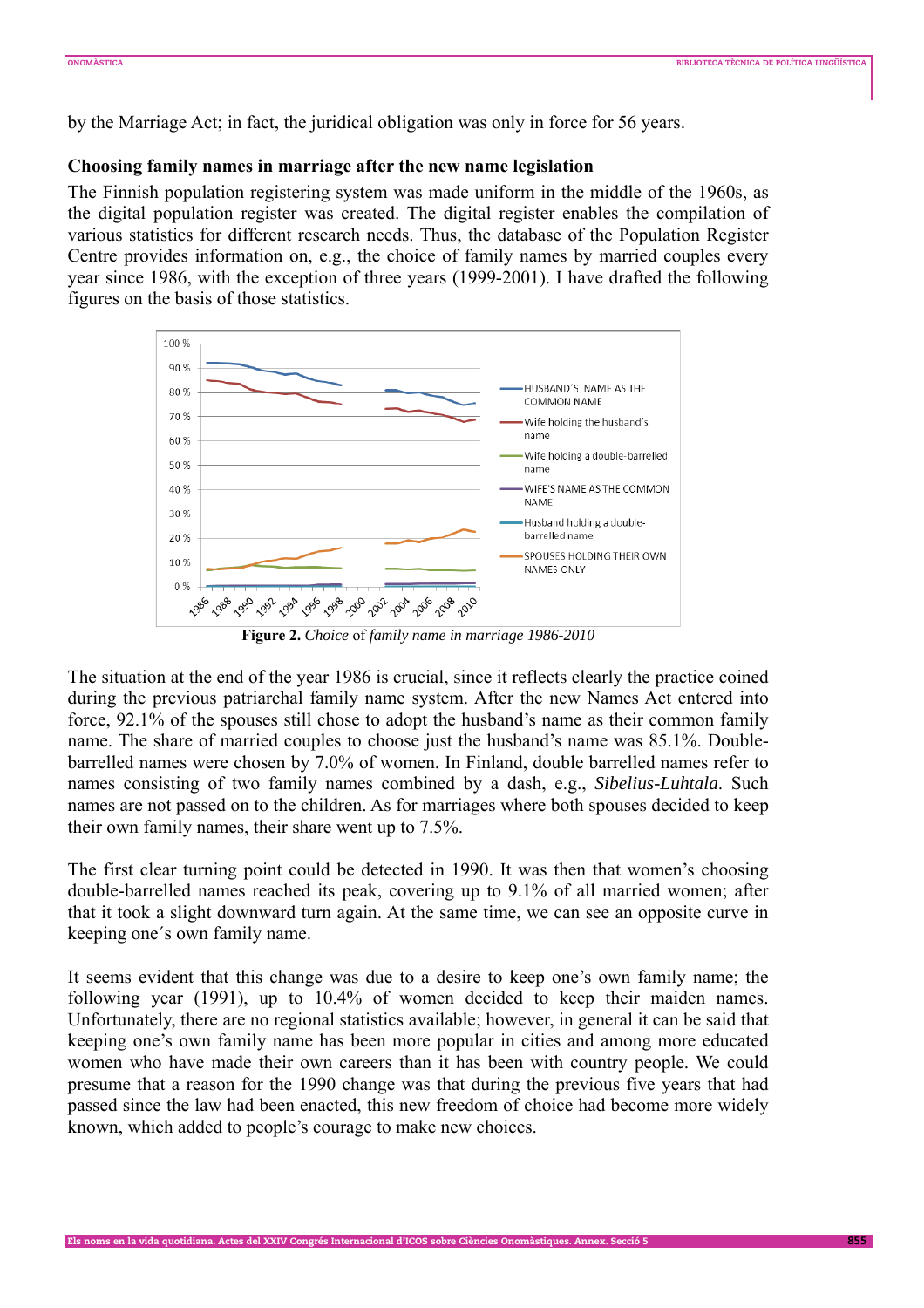

**Figure 3**. *Women's choice of double-barrelled names in marriage from 1986 to 2010.*



**Figure 4.** *Keeping one's own family name in marriage 1986-2010.*

The new family name law led to certain tendencies that could be seen clearly until 2009: firstly: Choosing the husband's family name as the exclusive family name diminished by more than 16 percent points; secondly: women's choice of double-barrelled names diminished only slightly, i.e. 0.1 percent points; thirdly: keeping one's own family name increased by over 15 percent points; and finally: marriages where the wife's name was adopted as the common name increased by 1.2 percent points.

This figure does, in fact, reflect most accurately the change that has taken place in the choice of family names by women, since the predominant practice still is that the husband's name is chosen as the common name exclusively.

#### **The year 2010 downward turn**

There was a slight turn in women's family names in the 2010 statistics: choosing the husband's name as such or in addition to the wife's own name took a slight upward curve, whereas the decision to keep just one's own family name fell to a respective degree, i.e. by one percent point.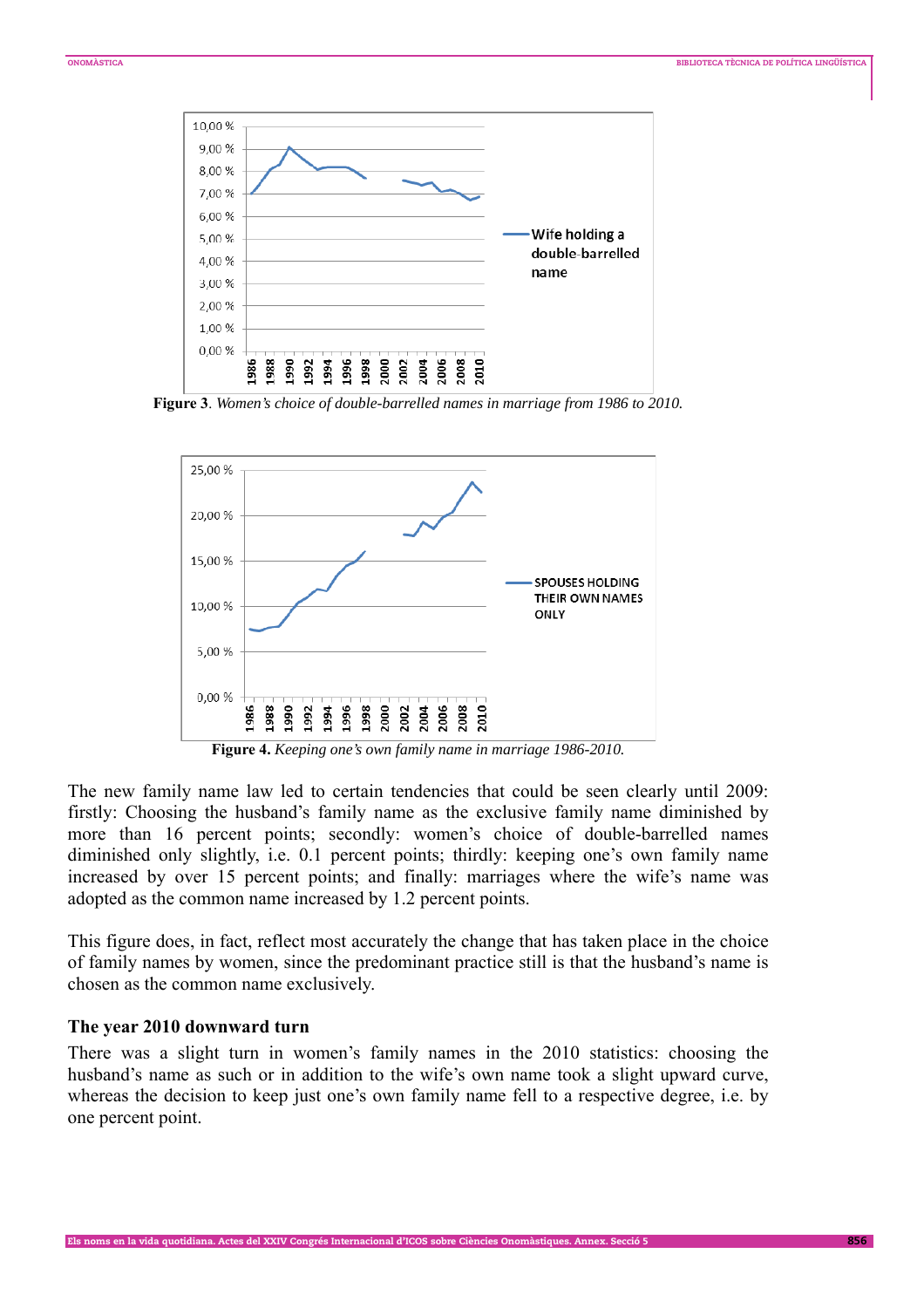

**Figure 5**. *Women holding the husband's name as such or as a combination vs. keeping one's own family name from 1986 to 2010.*

The question arises whether such a trend could reflect a change in attitudes towards a more conservative direction, towards the imagined ancient tradition? Could this be part of the same phenomenon as the victory of the conservative True Finns party in the Finnish Parliamentary election of 2011? Be that as it may, we cannot yet say whether the downward turn of 2011 is permanent or temporary as a phenomenon. Namely, an almost similar change took place in 2005, after which there was a return to the previous trend. And, the rise in the share of marriages where the husband's name is chosen as the common family name is also affected by an increase in the number of consensual unions e.g. cohabitations without marriage; thus, the number of couples where both spouses use their own family names is even bigger in reality. All in all, consensual unions are a significant form of families, since slightly more than 21% of all Finnish families are based on them. In 1984, their respective share was less than 10% (Aromaa & Cantell & Jaakkola 1981; Aarnio & Kangas 2010: 236).

#### **Choosing the husband's name**

The women who have opted for their husband's name often motivate their choice by tradition and the fact that they want the entire family to have the same name, if they are going to have children. Thus, whilst choosing a common name, it is the husband's name that is chosen, even though the common name could just as well be the wife's family name. In fact, this seems to reflect a patriarchal conception of marriage and the status of the head of the family. This often also has to do with the family's expectations, which may be more old-fashioned especially in the countryside.

- "It's nice to have the same name for the entire family if we have kids. I think my maiden name was much nicer than my present one, but a name's just a name, after all" (KK 2010: 77).
- "I want us to form a family together. And I want that family to have a common name, too." (KK 2010: 77)
- "My husband's name just sounded more beautiful than my former family name. - I must say that I was terrified at first, too. I've always considered myself a feminist and then I do something that at least almost symbolically means that I become my husband's property." (KK 2010: 77)
- A woman whose maiden name is *Kissa* (en *Cat*) chose her husband's name because "people always hear my name wrong". They only call me by my family name and that doesn't really feel good." (IS 2010: 17)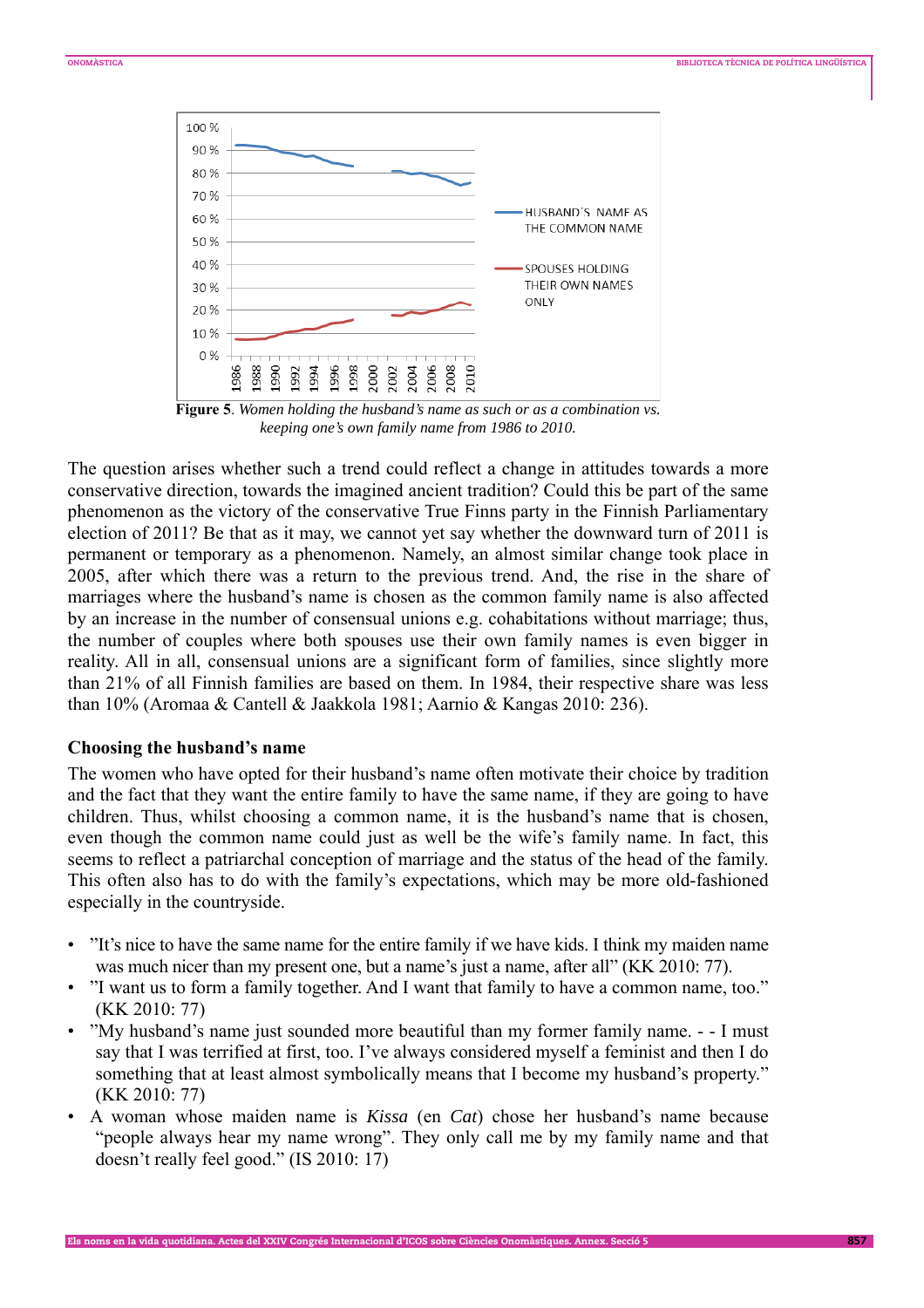The fact that choosing the husband's name is so popular reflects the slow changing of certain values in Finnish culture.

## **Keeping one's own family name**

The women who have decided to keep their own names motivate their decision by identity, claiming that it is more practical, or by the fact that their maiden name is rare. Once they have made their own careers using their own names, changing names would mean difficulties in being recognized; and they would also need to obtain new identity documents, e.g., driver's license, passport, banking information, etc. The growing number of divorces and reconstituted families has also made people less willing to change their family names:

- "I kept my own name. It is such a major part of my identity that it didn't even occur to me I should change it." (KK 2010: 77)
- "I would have needed a really weighty reason to change my name, tradition wasn't a strong enough reason for me". (KK 2010:77)
- "My parents had gone through some trouble trying to find me a forename that would suit my family name, so I didn't want to change my family name when I got married. I think your name's an important part of your identity". (KK 2010:77)
- "We couldn't come up with a single good reason why either of us should have changed our names [both spouses have rare names]. - - I didn't want Sami to give up his name, which he had already used whilst creating his career. For my part, I've somehow grown attached to my name after I've lived with its good and bad aspects thus far." (KV 2010)

# **The husband adopts the wife's family name**

A smaller, yet slightly increasing number of men have decided to adopt either a doublebarrelled name or just their wife's name as their family name.



**Figure 6.** *Men holding their wife's name either as such or as a combination.*

But when do men accept their wife's name as their own? A couple of men interviewed about this topic said that their spouse's name was rare or that it was suitable as, e.g., an artist name and, at the same time, they considered adopting their wife's name as a conscious feminist statement. One interviewee said: "I'm in harmony with my masculinity and changing my name doesn't make a difference. Some people may, of course, need to stick to these accustomed symbols of masculinity." (Wife's comment: "At any rate it feels good that Ville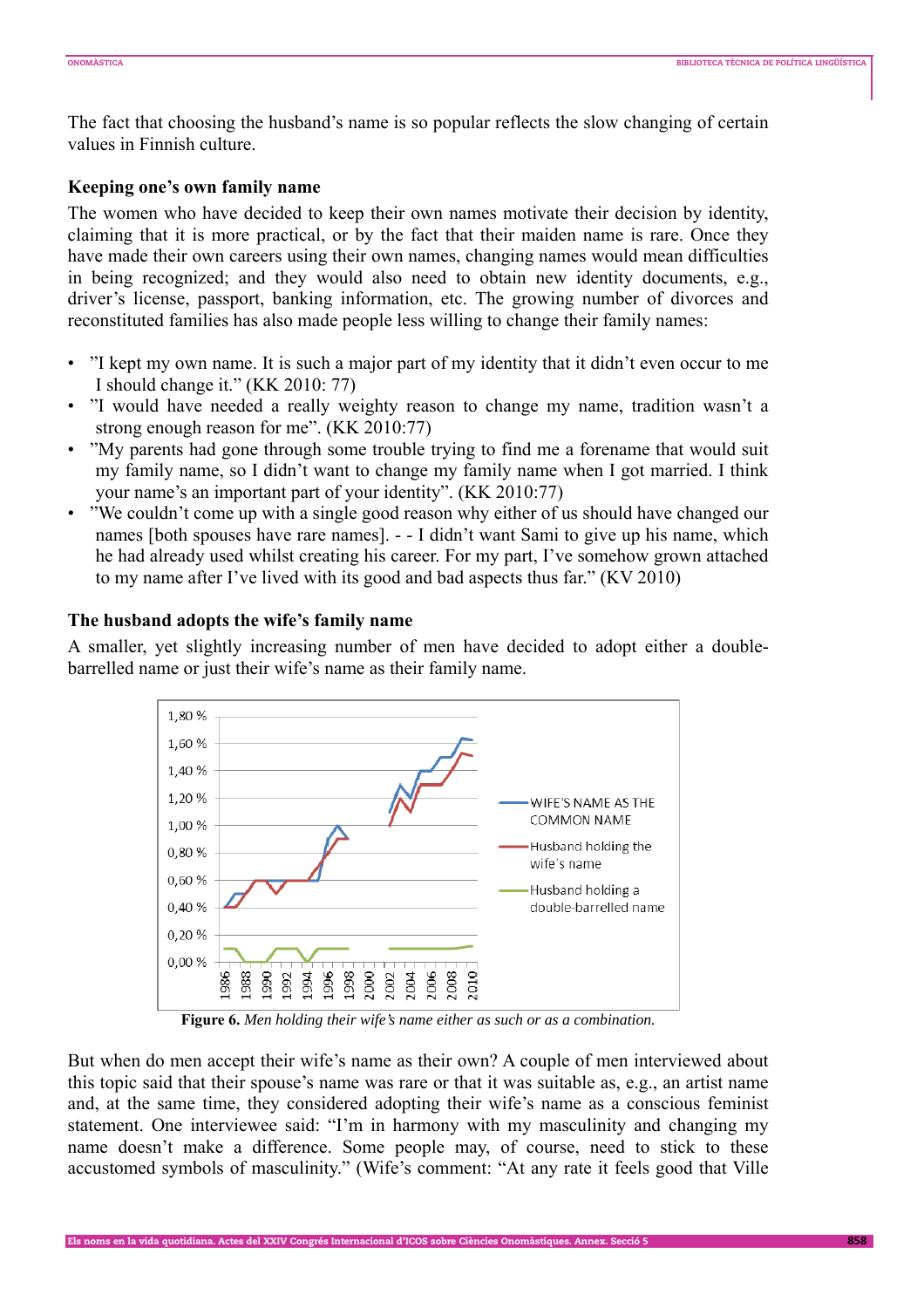took my name. It was beautiful and respectful.") (KV 2010.) – Some men, in turn, have chosen their wife's name because they see it as more beautiful or more "elegant" than their own family name.

### **New common name**

In the course of the  $21<sup>st</sup>$  century, there has been a gradual new trend where a couple to be married wishes to choose an entirely new name common to both spouses. This way, the spouses create an entirely new family, as it were, and the whole family receives a common name – or a dispute over the choice of names can be solved in a compromise, as neither spouse has to "submit to the other". In such cases, it may happen that the spouses still wish to preserve elements of their own family names, e.g., if the name consists of two parts, it may contain elements from the family names of both spouses, e.g., *Reinikainen* and *Mäkinen* > *Reinimäki* (MN 2010: 8).

Other examples include:

*Vaajala* **∞** *Höykinpuro* → **Vaajapuro** (fi *vaaja* 'a pole attached to a fish trap in water'; fi *puro* 'stream, brook') (OMN 31 May 2011).

*Oravainen* (< fi *orava* ' squirrel') ∞ *Vainio* → **Oravainio** (fi *ora* 'thorn', fi *vainio* 'field' (OMN 13 April 2011). *Kinnunen* (ex *Vuorinen*) ∞ *Kuuva* → **Kuuvuori** (fi *kuu* 'moon', *vuori* 'mountain') (OMN 13 April 2011 ).

A couple may also apply for an entirely new name,

e.g., *Kuosmanen* ja *Helenius* → **Kuuranta** (fi *kuu* ' moon', fi *ranta* 'beach') (OMN 13 April 2011). *Kannisto* & *Salminen* → **Korkiajärvi** (fi *korkia* 'high', fi *järvi* 'lake') (OMN 9 September 2010).

However, it is not allowed to choose just any name as the new family name. The previous Family Names Act from 1920 forbade the adoption of family names that were "unidiomatic or inappropriate" ( *Laki sukunimestä* 328/1920, 9. §). According to the new Names Act (*Nimilaki* 694/1985, 11. §.) "a new family name shall not be one that is inappropriate or whose use otherwise causes obvious problems. A new family name is **not** acceptable without a specific reason if:

- 1) its form or orthography is contrary to the domestic name practices;
- 2) it is generally used as a forename; or
- 3) it has been formed by combining two family names."

Consistency with the domestic name practices is evaluated according to the present orthographic norms and the types of family names already in use. A name is considered a combination of family names, as hyphenated surnames, if its both parts can be independent family names and they are combined by a dash. According to this, Mr Reinikainen and Ms Mäkinen would not have been allowed to adopt the name *Reini-Mäki***;** however, when the parts are written as one single word *Reinimäki***,** it may have been accepted as a new independent entity.

Examples of names that have not been approved:

*Ruotsalainen* & *Tsukada* applied for the name "*Shinrauha*"; (Japanses *shin* 'heart', fi *rauha* 'peace'; it was not approved; due to the mixing of two languages and as nonconsistent with both the Finnish and the Japanese name practices. (OMN 5 May 2010)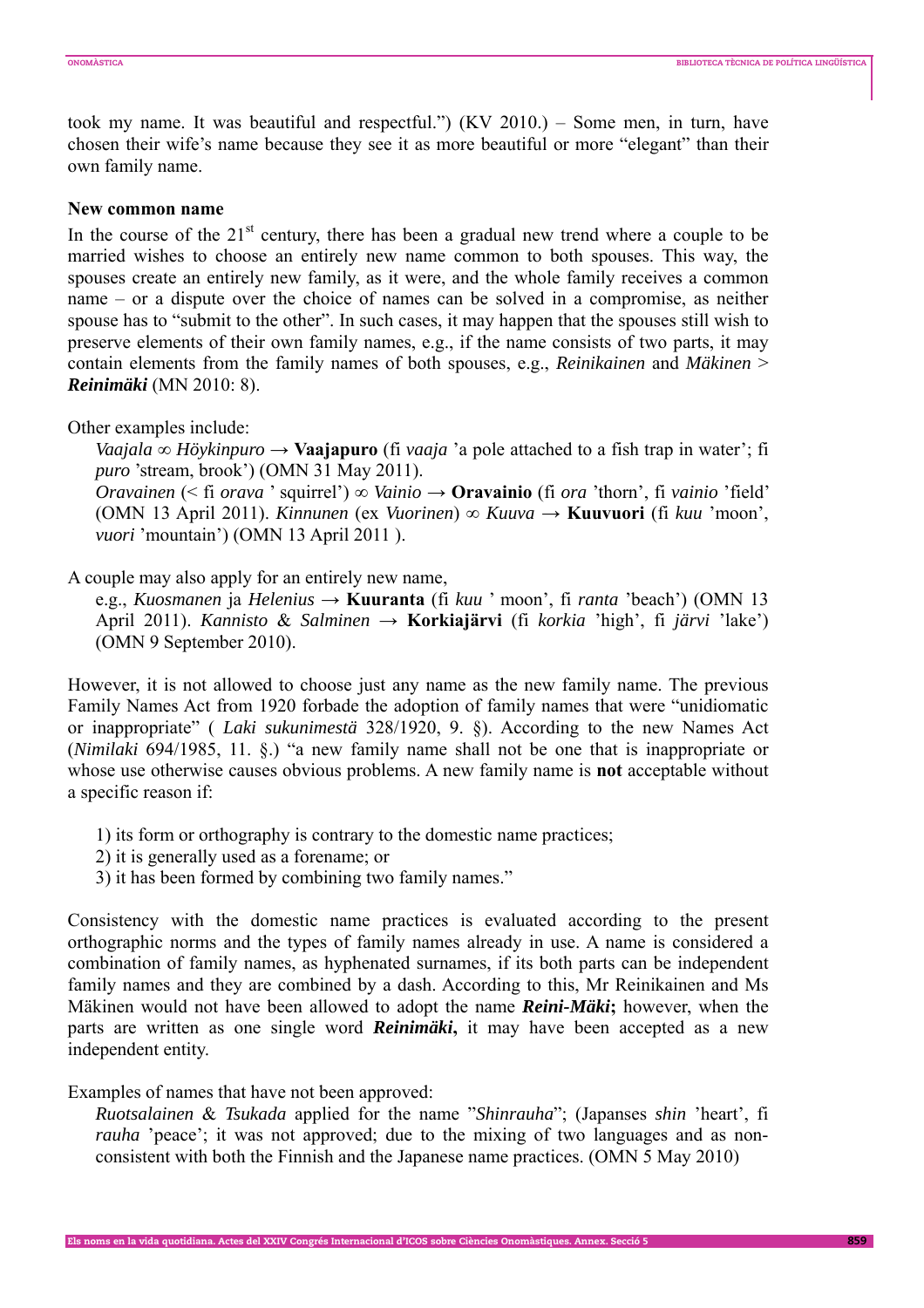*Bergholm* & *Grönkvist* applied for the name "Berkvist"; it was not approved, since it was considered unidiomatic, *ber* not being Swedish. Since the name *Bergkvist* (sv *berg* ') already exists, the name could not be approved in that form, either. However, the orthography *Bärkvist* (sv *bär* 'berry', sv *kvist* 'twig, branch' was approved, in case the spouses wanted to adopt it. (OMN 11 January 2011). - In Finland, Swedish is also an official language and Swedish names are therefore considered to belong to the domestic name practice.

A new common name is applied for by some 30 married couples or couples planning to get married annually. In general, they seem to have been thinking about the names carefully, since most of the suggested names are linguistically correct and nice and natural in content; they often refer to nature as toponyms and may even be idyllic. Only time will tell how these names will affect Finnish family names in general and what their share will be.

### **Bibliography**

*Acts* 

Laki sukunimestä 328/1920. [Family Names Act.] Repealed by law: 694/1985 .

Nimilaki [Names Act] 1991/695, http://www.finlex.fi/fi/laki/ajantasa/1985/19850694 .

Sukunimilaki [Family Names Act] 694/1985; from 1991 Nimilaki [Names Act].

OMN = Oikeusministeriön nimilautakunnan pöytäkirjat. [Minutes of the Ministry of Justice Names Board.]

*Interviews in magazines* 

- KK = Lehmuskoski, Susanna 2010: Mikä naiselle nimeksi? [What name for a woman?]. In: *Kodin Kuvalehti* magazine 16/2010.
- IS = Latva-Mantila, Pirjo 2010: Anteeksi, mikä nimi? [Pardon me, what was your name again?]. In: *Ilta-Sanomat* 19.1.2010.
- KV = Vehmanen, Mari 2010: naisen sukunimestä [On women's family names]. In: *Kotivinkki* magazine 2010.

MN = *Me Naiset* magazine 17.6.2010.

## *Books and articles*

- Aarnio, Aulis; Kangas, Urpo. 2010. *Perhevarallisuusoikeus*. [Family Property Rights] Helsinki: Talentum.
- Aromaa, Kauko; Cantell, Ilkka & Jaakkola, Risto. 1981: *Avoliitto. Tutkimuksia avoliiton yleisyydestä ja yleistymisestä Suomessa*. [Consensual Union. Studies on the generality and generalization of the consensual union in Finland.] Publications by the National Research Institute of Legal Policy 49/1981. Helsinki: Oikeuspoliittinen tutkimuslaitos.
- Blomqvist, Marianne. 1993. Personnamnsboken [Book on Personal Names]. Helsingfors: Oy Finn Lectura.
- Mäkelä-Alitalo, Anneli. 1999. Naisen oma nimi [A woman's own name]. In: *Lapin Kansa* newspaper, the professional column Alakerta 18.7.1999. Rovaniemi, Finland.
- Paikkala, Sirkka. 1989: Sen nimi kenen lammas. Naisten sukunimistä Savossa. [The sheep will be named by owner. Women's family names in Savo.] In: *Sukuviesti* journal 7-8: 12- 14. Helsinki: Sukuyhteisöjen Tuki ry.
- Paikkala, Sirkka. 1997. Finnische Familiennamen und europäischer Zeitgeist. In: *Studia Anthroponymica Scandinavica* 15. 113-131. Uppsala.